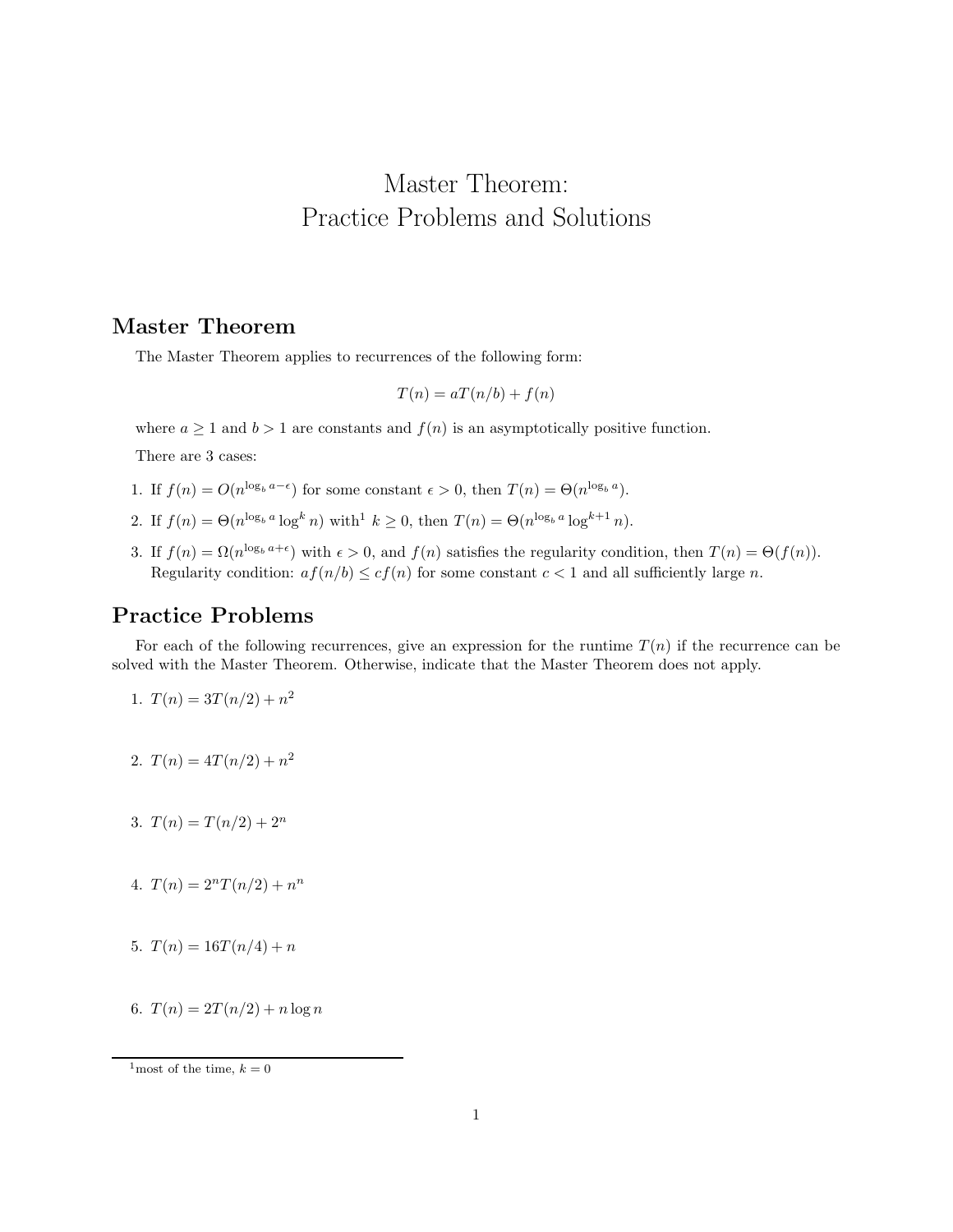7. 
$$
T(n) = 2T(n/2) + n/\log n
$$

- 8.  $T(n) = 2T(n/4) + n^{0.51}$
- 9.  $T(n) = 0.5T(n/2) + 1/n$
- 10.  $T(n) = 16T(n/4) + n!$
- 11.  $T(n) = \sqrt{2}T(n/2) + \log n$
- 12.  $T(n) = 3T(n/2) + n$
- 13.  $T(n) = 3T(n/3) + \sqrt{n}$
- 14.  $T(n) = 4T(n/2) + cn$
- 15.  $T(n) = 3T(n/4) + n \log n$
- 16.  $T(n) = 3T(n/3) + n/2$
- 17.  $T(n) = 6T(n/3) + n^2 \log n$
- 18.  $T(n) = 4T(n/2) + n/\log n$
- 19.  $T(n) = 64T(n/8) n^2 \log n$
- 20.  $T(n) = 7T(n/3) + n^2$
- 21.  $T(n) = 4T(n/2) + \log n$
- 22.  $T(n) = T(n/2) + n(2 \cos n)$